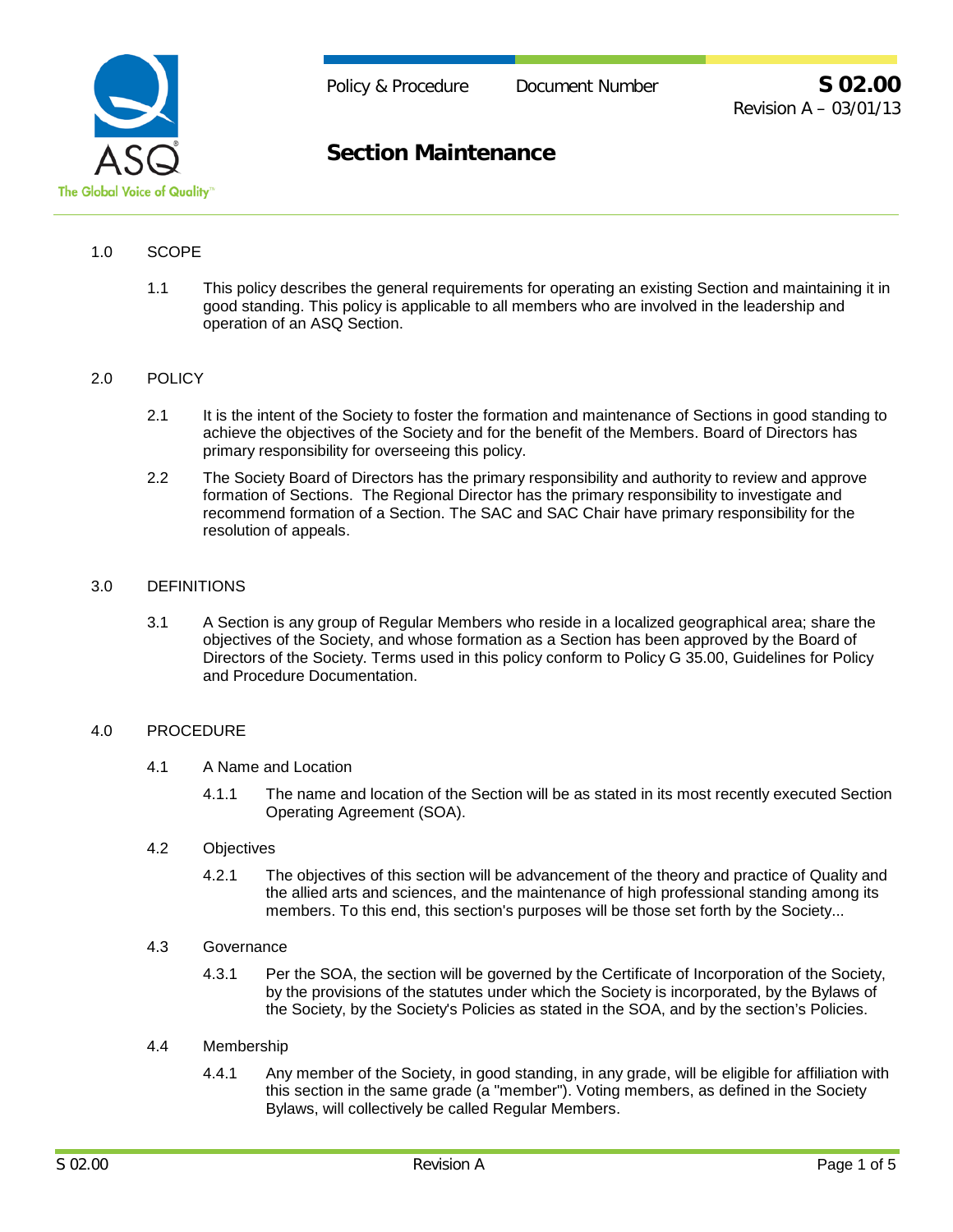- 4.4.2 Termination of membership in the Society will terminate membership in this section.
- 4.4.3 Enrolled students in the Society, who desire affiliation with this section, will be enrolled student members in this section.

#### 4.5 Section Leadership

- 4.5.1 The section will have a Leadership Committee consisting of the elected officers of this section and the committee chairs... The section Leadership Committee will have management and oversight of the affairs of the section and its relations with the Society.
- 4.5.2 The elected officers of the section will be: a section chair, a section secretary, and a section treasurer. Additional elected officer positions may be determined by this section (i.e., section chair-elect, or section vice chair). Members must be voting members of the Society in good standing to be eligible for elected office. The term for elected officers shall be one year beginning with the fiscal year following election. The section chair and the section treasurer may not serve more than two consecutive elected terms in that position.
- 4.5.3 Vacancies in elected officer positions, except for the section chair, may be filled by appointment by the section chair with the approval of the Leadership Committee. Vacancy of the section chair position will be filled by the next ranking elected officer, in accordance with Robert's Rules of Order, or the section's Policy, if applicable. Vacancy appointments will fill the remaining unexpired term.
- 4.5.4 The chair will appoint committee chairs for an auditing committee, membership committee, and nominating committee. Additional committees, such as programs committee, education committee, and certification committee, may be established by this section. Leadership Committee members may not hold more than one elected office, but they may head one or more committees. Chairs of ad hoc committees are not considered to be voting members of the Leadership Committee, unless so indicated by the section's Policies or position descriptions. All appointed committee chairs must be members in good standing of the section.
- 4.5.5 The minimum responsibilities for required elected and appointed positions will be identified in SAC-approved position descriptions provided by Society Headquarters. Society Headquarters will also provide position descriptions with minimum responsibilities for those non-required positions that have significant interaction with the Society. The section may only add responsibilities in addition to those described by Society Headquarters for these positions to the extent the responsibilities do not conflict with those descriptions provided by Society Headquarters. The section will maintain written position descriptions for all other positions found in the section, using position descriptions provided by Society Headquarters or their own. Such position descriptions will indicate each position's principal authorities, responsibilities, and qualifications. All positions must be filled by section members in good standing.
- 4.5.6 Liaison will be maintained between this section and the Society regarding section membership and certification activities.
- 4.5.7 The section will complete and maintain a current roster of Leadership Committee members with ASQ. Information will be provided to Society Headquarters by the date specified each year. Updates to the roster are made as they occur. All Leadership Committee members will submit e-mail addresses, if available, for communication purposes with Society Headquarters. E-mail addresses will be used by Society Headquarters for disseminating volunteer information.
- 4.6 Election of Officers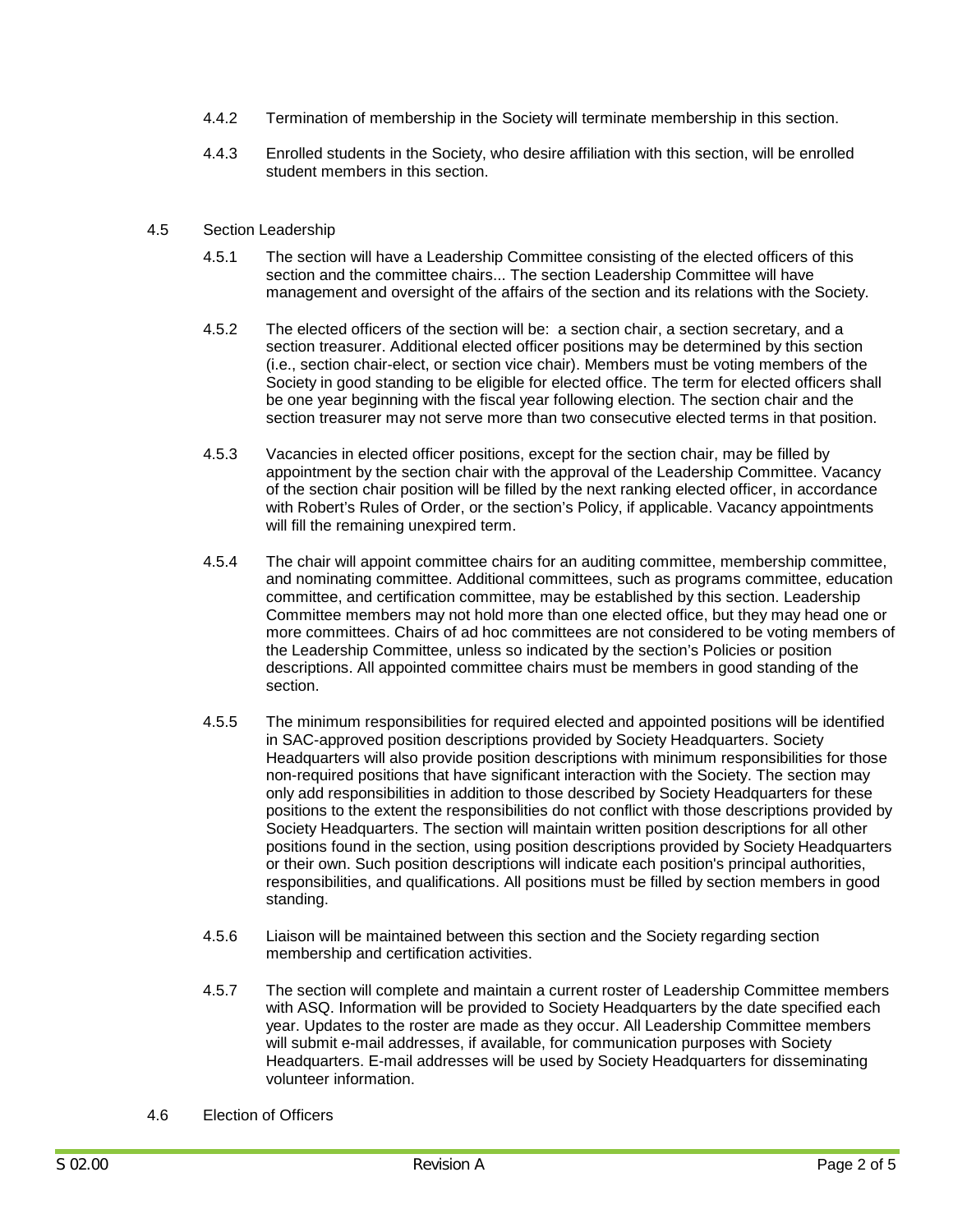- 4.6.1 The section chair, with the approval of the Leadership Committee, will appoint the members of the section nominating committee. This committee will call for nominations from the general section membership at least 30 days in advance of the presentation of their nominees. The nominating committee will nominate, at a minimum, one eligible candidate for each elected position. Nominations from the general section membership will require the submission of a nomination petition to the section secretary prior to the date published. The minimum number of required petition signatures from Regular Members varies based on section size, and is the lower of at least four percent of Regular section members (based on the previous year's June section membership) or 10 members.
- 4.6.2 If there is not more than one nominee for an elected position, the nominee will be declared elected by acclamation at the next regular meeting of this section. Any contested positions will be resolved through an election. Such election will be conducted in the manner deemed appropriate by the Leadership Committee (i.e., by regular mail, electronic mail, by ballot at a section meeting, etc.). The nominee with a plurality of the votes of the members will be declared elected. Elections must be held no later than a date that is certain to meet the requirements specified in the Society Policies.
- 4.7 Removal from Office
	- 4.7.1 Personnel in all Leadership Committee positions may be removed from office in accordance with Society Policies addressing the removal of section officers.
- 4.8 Financial
	- 4.8.1 The fiscal year of this section will coincide with the fiscal year of the Society.
	- 4.8.2 Each member of this section will pay annual dues in connection with such member's annual membership in the section by invoice received from the Society. Said invoices will be payable to the Society.
	- 4.8.3 A portion of the annual membership dues paid to the Society by members affiliated with the section will be allocated and paid to the section for use as approved by the Leadership Committee, subject to section and Society governing policies.
- 4.9 Reporting Requirements and Internal Review
	- 4.9.1 The section will publish a listing of this section's elected officers, the names of each section committee, and a listing of the names and contact information of each individual member of the Leadership Committee and of each section committee. The names and member numbers of each of the required officers and required committee chairs (at a minimum) will be reported to the Society by the prescribed deadline. See also 4.5.7.
	- 4.9.2 The section will create an annual business plan, aligned with the Society's strategic direction. The annual business plan will include this section's goals for the year and will contain a listing of the various proposed activities. Section goals and objectives should align with the strategic themes documented in the Society's living strategy. A copy of the annual business plan will be provided to the Society upon the Society's request. The annual business plan (or a summary) will be made available to all section members in any manner deemed appropriate by the Leadership Committee. For example, the section may explain the annual business plan in the section's newsletter, post it on the section's Web site, mail it upon request, make it available at section meetings, etc. The annual business plan will be reviewed and updated as necessary by the Leadership Committee at least once each quarter.
	- 4.9.3 The section will create an operating budget in conjunction with its preparation of the annual business plan. The section will make the section operating budget available to all members in the same manner in which it makes the annual business plan available to members. The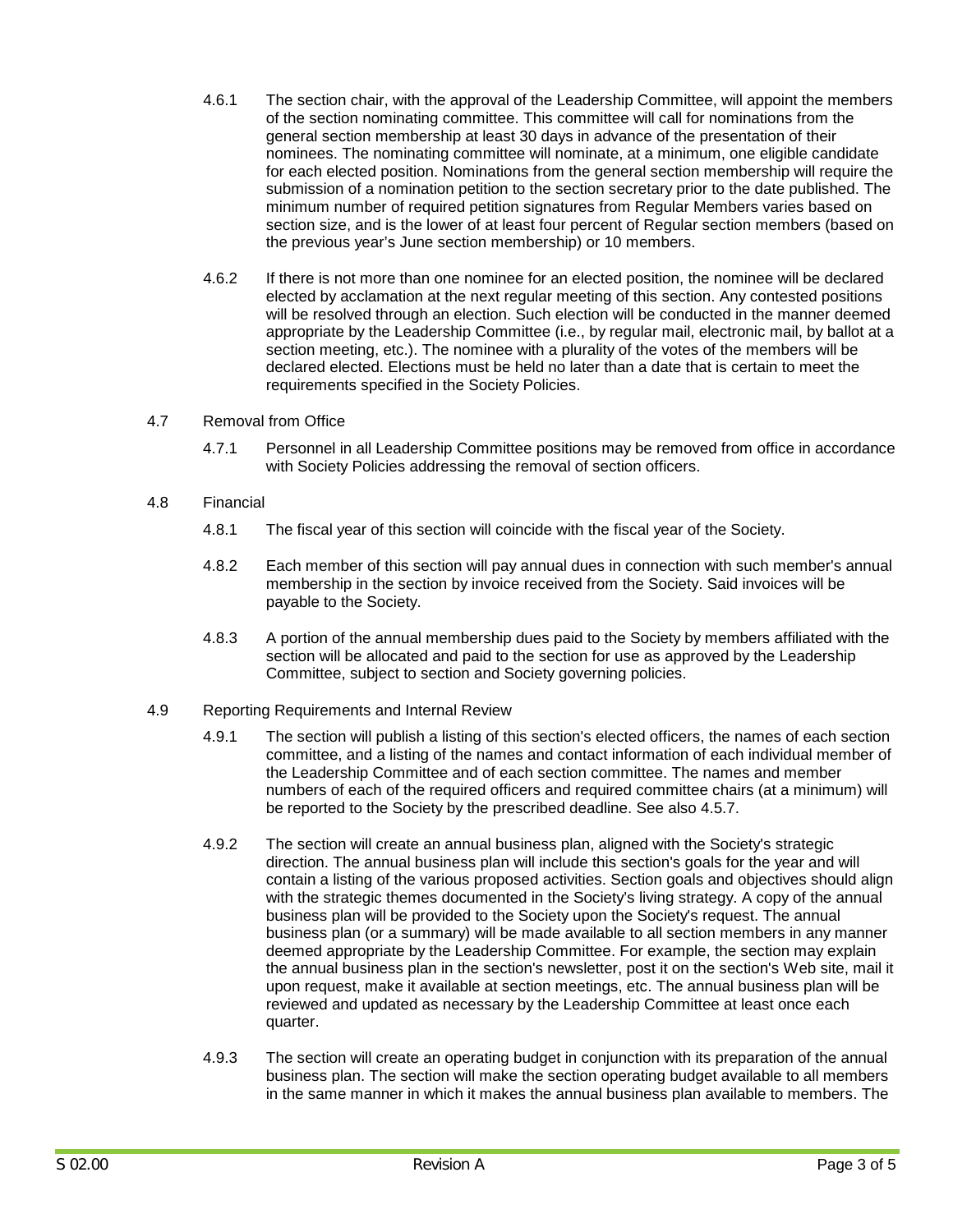operating budget will serve as a planning document defining projected section expenses and revenues for the upcoming year.

- 4.9.4 The section will create an annual report that includes information regarding the section's membership numbers, financial performance, and progress toward annual goals as specified in the annual business plan. The annual report will contain membership numbers, including at a minimum, the total number of section members at the beginning and at the end of each fiscal year. Financial performance items detailed in the annual report will minimally include total revenue and expenses of this section for each fiscal year. The annual report will be provided to the Society upon the Society's request. The section will make such annual report (or a summary) available to all members in the same manner in which it makes the annual business plan available to members. The report need not be lengthy or exhaustive.
- 4.9.5 The section will conduct an annual internal review of its financial records. Such internal review will be conducted by the auditing committee in accordance with Society Policies for financial reporting and auditing committee guidelines. The results of such internal review will be submitted to the Society by the prescribed deadline.
- 4.9.6 The section will report its cash-on-hand position to the Society as directed on a quarterly basis, and by the prescribed deadlines.
- 4.10 Meetings and Activities
	- 4.10.1 The Leadership Committee will meet at least once each calendar quarter. This meeting may be held in a variety of ways (in person, via conference call, electronically using the internet, other methods deemed appropriate, or any combination of methods). The section will prepare meeting minutes (or a summary) of each Leadership Committee meeting and will make such minutes (or summary) available to all members. The Leadership Committee may make the meeting minutes (or summary) available to members in a variety of ways (i.e., upon request, in the section newsletter, posted on Web site, etc.).
	- 4.10.2 As a minimum, two section elected officers and an additional 25% of the members of the Leadership Committee will constitute a quorum of the Leadership Committee for the transaction of business. If a quorum is not present, the meeting may be held for informational purposes only. No action requiring the approval of the section Leadership Committee may be taken. Section Policy may require a larger number of Leadership Committee members to constitute a quorum.
	- 4.10.3 The section will provide a minimum of one communication piece to its members each calendar quarter for the purpose of updating section members regarding section activities. Such communication piece may be a newsletter, mailing, Web site posting, e-mail notice, etc. This communication piece should be available to each member, regardless of delivery channel.
	- 4.10.4 The section will provide at least four professional development events each year. Examples include speakers, panel discussions, workshops, seminars, conferences, networking events, etc.
- 4.11 Subsections, Student Branches, and Task Groups
	- 4.11.1 Subsections of this section may be organized in accordance with the Society Policies for subsection formation and maintenance for the purpose of promoting interest in quality and related subjects in geographical areas supported by the section. Upon proper qualification of any subsection, it will be the policy of the section to assist said subsection, by every reasonable means, to attain its objectives.
	- 4.11.2 Student branches of this section may be organized, in accordance with Society Policies for student branch formation and maintenance**,** for the purpose of promoting interest in quality